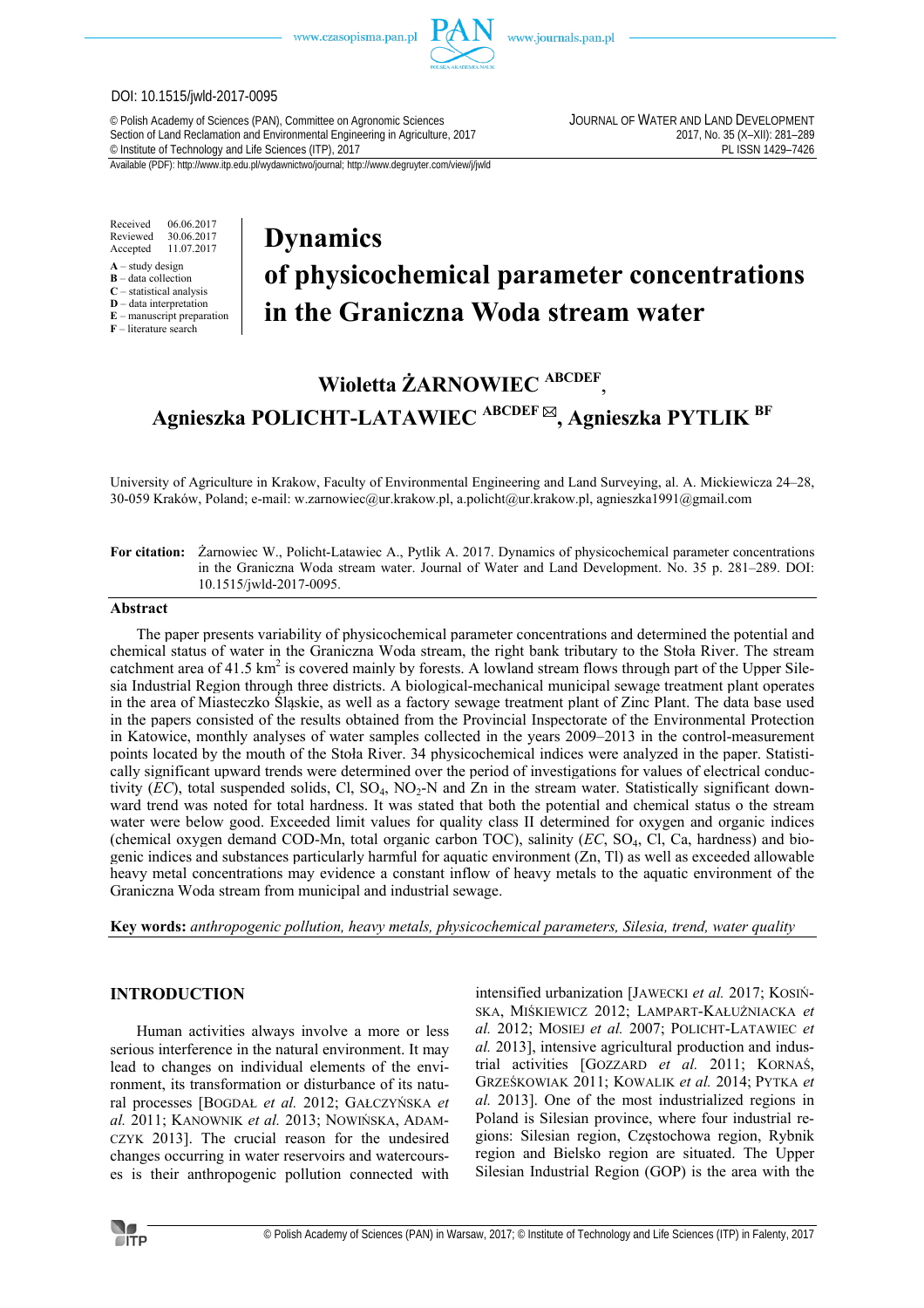greatest concentration of industrial plants in Poland. Its intensive industrialization has been lasting since the turn of the  $18<sup>th</sup>$  and  $19<sup>th</sup>$  century. Industrial development in this area was connected with abundant deposits of mineral resources including hard coal, silver, zinc and lead ores. Currently, the main domestic producer of refined zinc and its alloys manufacturing c.a. 80 thousand tons per year (40% of domestic production), refined lead and its alloys (50% of domestic production), Dore's metal (alloy of silver with admixtures of copper, lead and gold) with a minimum 98.5% content of Ag, sulphuric acid and refined cadmium, is "Miasteczko Śląskie" Steelworks operating in Miasteczko Śląskie in the GOP area. Wastes generated in the steelworks technological processes are the source of heavy metals transferred to the environment [CABALA *et al.* 2008].

The paper aimed at an analysis of changeability of selected physicochemical parameters concentrations and determining the potential and chemical status of water in the stream which has its source in the vicinity of zinc smelter in the area of Miasteczko Śląskie district.

### **CHARACTERISTICS OF THE RESEARCH OBJECT**

The Graniczna Woda stream flows through the northern part of the Upper Silesian Industrial Region (GOP) and the districts of Tworóg, Tarnowskie Góry and Miasteczko Śląskie in the Silesia province. It is a lowland gravel-bed stream (abiotic type 18) of the fourth order. It is the right bank tributary to the Stoła River, which is a left bank tributary to the Mała Panew River (Fig. 1). The stream is about 11.7 km long. The terrain through which the Graniczna Woda flows, is located on the borderline of diversified physico-geographical structures. The Opole Plain, stretching to the north is represented by a lowland periglacial landscape, whereas the terrain to the south of the presented area is of an upland character, represented by carbonate rocks of Tarnogóra Hump. The stream catchment area  $-41.5 \text{ km}^2$  is mainly covered by forests and to a lesser extent made up by urbanized, industrial and agricultural areas (Fig. 2) [ALEXAN-DROWICZ 1999; KONDRACKI 2013; KZGW 2014].

Zinc Smelter is operating in the area of Miasteczko Śląskie district with its own mechanical-chemical sewage treatment plan, moreover there is also a mechanical-biological treatment plant treating municipal and industrial sewage. The Graniczna Woda stream is the receiving waters for sewage from both treatment plants. The sewage treatment plant attached to the Zinc Smelter has been operating since 1980. Its throughput is  $2880 \text{ m}^3$  daily and its sewage loading rate is not quite 100%. On the other hand, the throughput of the district treatment plant commissioned in 1968 is 2100  $m<sup>3</sup>$  per day. The sewage loading rate of this treatment plant is ca. 43% [PARUSEL 2003].

#### **METHODS OF RESEARCH**

The main database used in the paper consisted of the results of monthly assessments of 34 selected physicochemical indices made in the water samples collected from the Graniczna Woda stream in the years 2009–2013 at the control-measurement point by the mouth reach to the Stoła River, at the level of the water gauge in Hanusek village, in Tworóg district (Fig. 1, Fig. 2). The values and concentrations of the parameters from indices group characterizing: physical status, including thermal and physical conditions (the temperature, total suspended solids), oxygen conditions and organic pollutants (dissolved oxygen, biochemical oxygen demand  $-$  BOD<sub>5</sub>, chemical oxygen demand – COD-Mn, total organic carbon – TOC), salinity (conductivity at  $20^{\circ}C - EC$ , sulphates – SO<sub>4</sub>, chlorides – Cl, calcium – Ca, magnesium – Mg, total hardness), acidification (water pH), biogenic conditions (ammonium nitrogen –  $NH_4$ -N, total Kjeldahl nitrogen – TKN, nitrate nitrogen – NO<sub>3</sub>-N, nitrite nitrogen –  $NO<sub>2</sub>$ -N, total nitrogen – TN, phosphate phosphorus (V) –  $PO_4-P$ , total phosphorus – TP), but also values of the indices from the group of substances particularly harmful to the aquatic environment (arsenic – As, barium – Ba, boron – B, hexavalent chromium –  $Cr^{6+}$ , total chromium – Cr, zinc – Zn, copper – Cu, aluminium – Al, thallium – Tl, fluorides – F, volatile phenols, petroleum phenols) and priority substances (cadmium and its compounds, lead and its compounds), characterizing the chemical status of water, were determined in the water samples by means of referential methods [Rozporządzenie MŚ... 2016a] by the Voivodeship Environmental Protection Inspectorate in Katowice.

Basic descriptive statistics, such as minimum and maximum value, arithmetic mean, standard deviation and variation coefficient [STANISZ 2007] were determined for selected indices. Concentrations of As,  $Cr^{6+}$ , volatile phenols and petroleum hydrocarbons assessed in many of the analysed water samples were below the limit of quantification, which made impossible determining all descriptive statistics. For these indices only minimum and maximum values were determined and no statistical analyses were conducted.

Water quality (potential) assessment was conducted in the paper in compliance with annexes 5 and 6 to the Regulation of the Minister of Environment dated 21 July 2016 [Rozporządzenie MŚ... 2016b]. The method of interpreting the results of research on quality indices forming physicochemical elements, in case of uniform parts of artificial or strongly changed surface waters, relied on classification of each analyzed index to an appropriate water quality class by comparing the value of arithmetic mean of the index, computed on the basis of the concentrations registered during the period of investigations, with the limit values. Class I denotes the maximum potential, class II – good, whereas non-fulfilment of class I requirements means potential below good. Classification of the che-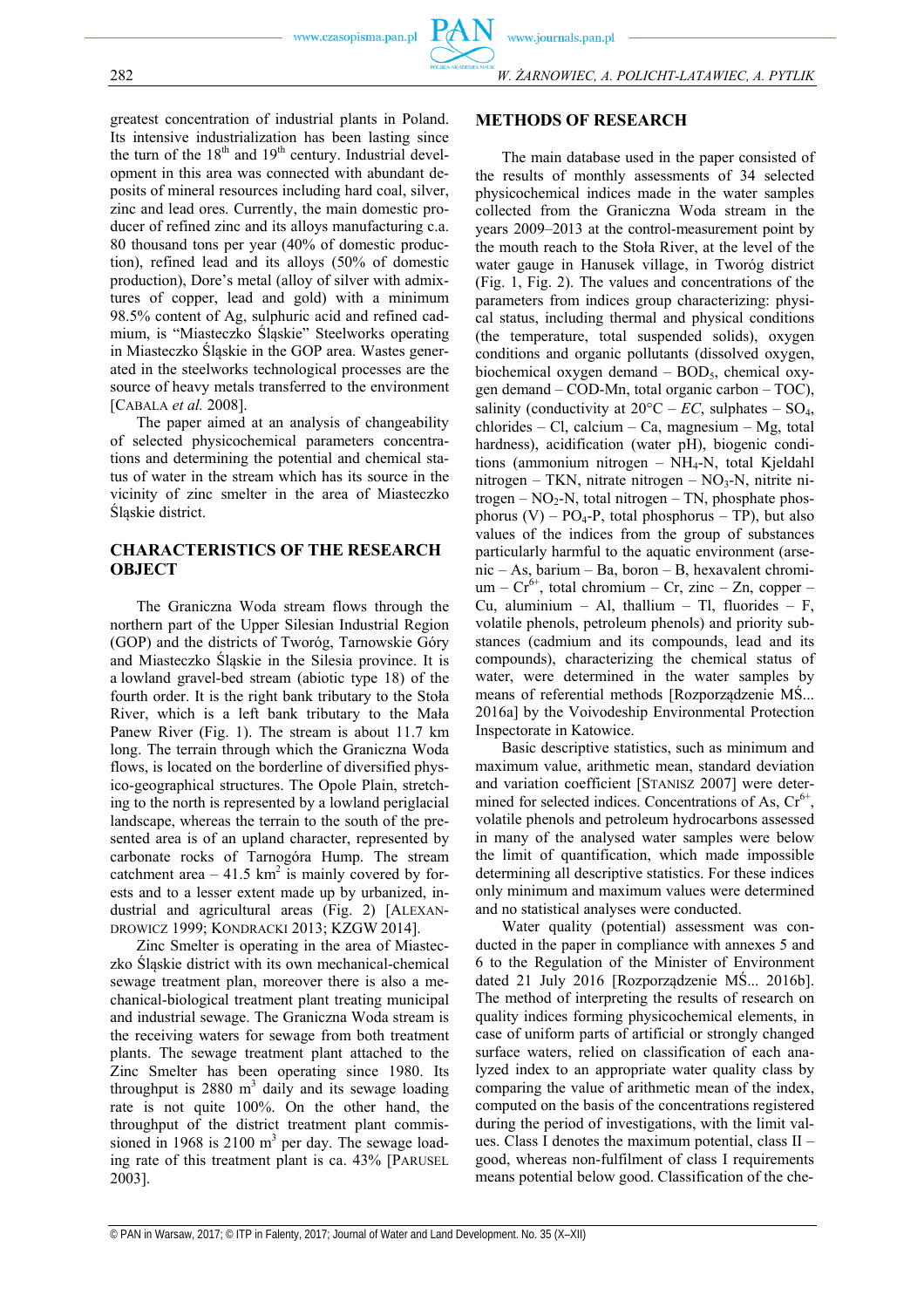

Fig. 1. Location of the measurement – control point in the Graniczna Woda stream catchment; source: own elaboration



Fig. 2. Forms of land cover in the Graniczna Woda catchment; source: own studies on the basis of CORINE Land Cover 2012 [CLC 2012]

mical status was made according to the annex 9 to the order. It was assumed, that a uniform part of waters had a good chemical status if computed arithmetic mean values of the measurement results and maximum concentrations (the highest registered concentrations of the measured values) did exceed the admissible values of, respectively mean and maximum values determined for the inland surface waters. If water did not meet the above mentioned requirements, it was assumed that it did not reach good chemical status and its status was below good [Rozporządzenie MŚ... 2016b].

Seasonal variability of 28 indices over the period of investigations was determined on the basis of their monthly values in the summer and winter half-year. The material was elaborated in the winter (1.09–30.04) and summer (1.05–31.10) hydrological seasons. Statistical inference was conducted using Mann–Whitney *U* test on the significance level  $\alpha = 0.05$  (*p*-value) to check whether the values of the parameter concentra-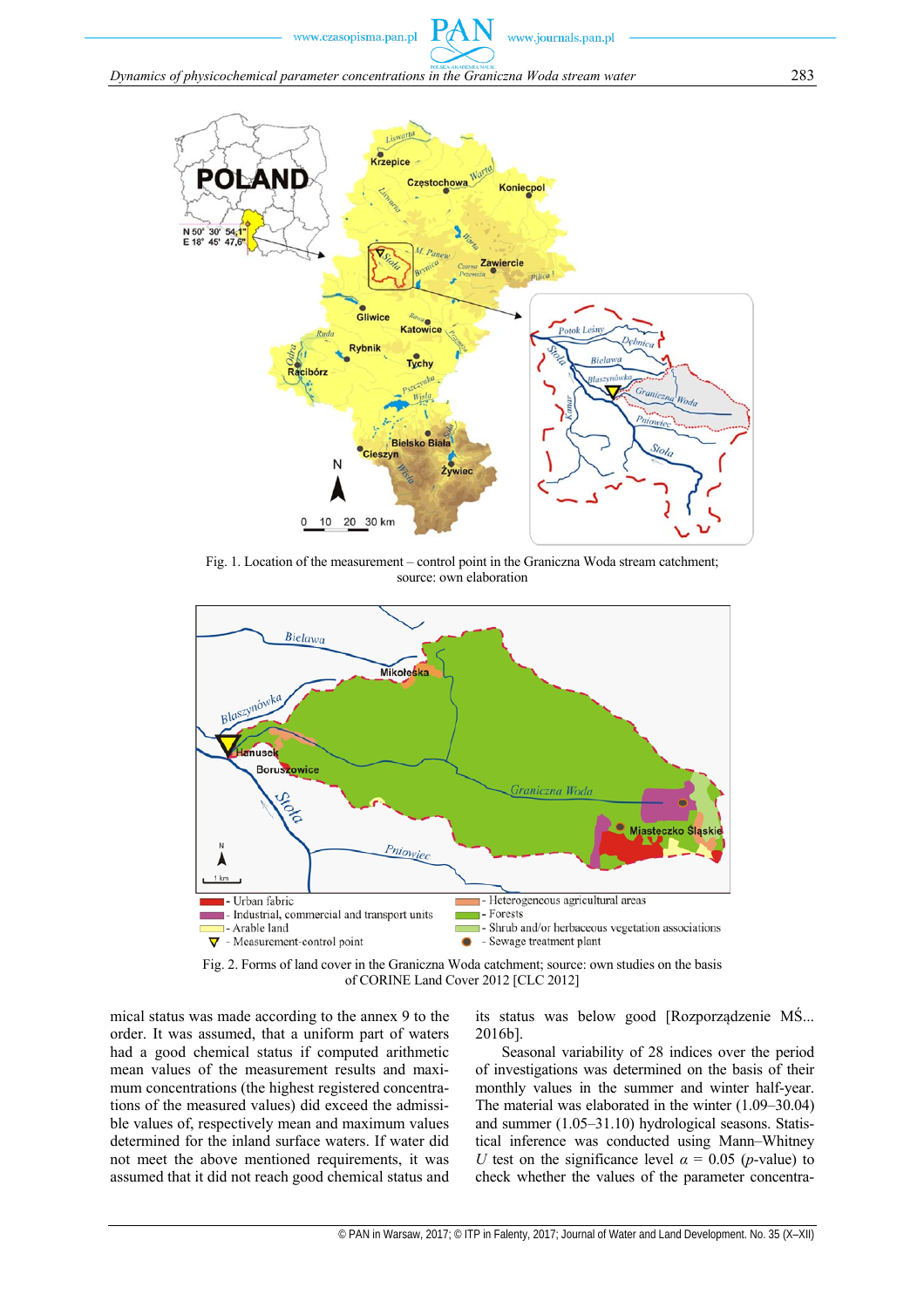tions differed between the seasons. Median was computed for each parameter.

An analysis of time trend of 28 indices variability over the analyzed 5-year period was conducted by means of Mann–Kendall non-parametric test. The test was selected because of the lack of normality of the analyzed parameters, according to the results of Shapiro–Wilk test. The Mann–Kendal test is usually used in the analyses of climatic changes [AZIZZADEH, JAVAN 2015; KAŹMIERCZAK *et al.* 2014; SKOWERA *et al.* 2015], hydrological analyses [BANASIK *et al.* 2013; MAKSYMIUK *et al.* 2008; RUTKOWSKA, PTAK 2012] water quality analyses [CHANG 2008; HIRSH *et al.* 1991; ROGORA *et al.* 2015; ZELEŇÁKOVÁ *et al.* 2015]. It involves verification of the hypothesis about a lack of trend in data on the basis of a non-parametric correlation coefficient. A non-parametric equivalent of the correlation coefficient used in Mann–Kendall test is the rank correlation coefficient for the data sequence  $\{x_1, x_2, \dots, x_n\}$  $x_2, \ldots, x_n$  and the sequence of their corresponding time moments  $\{1, 2, ..., n\}$ , known as Kendall's tau coefficient. Kendall's tau coefficient bases on the difference between the number of conforming (in the same order) and non-conforming pairs within the observed data [MAKSYMIUK et al. 2008]. The non-parametric rank correlation coefficient in the test is tau (*τ*) statistics determined by the dependence:

$$
\tau = \frac{S}{\frac{n(n-1)}{2}}\tag{1}
$$

where:  $S =$  Mann–Kendall statistics;  $n =$  number of observations;  $n(n-1)$  = possible data pairs.

Tau  $(\tau)$  statistics assumes values within the  $[-1; 1]$ range.

Mann–Kendall statistics of the time sequence is defined on the basis of the equation:

$$
S = \sum_{i=1}^{n-1} \sum_{j=i+1}^{n} \text{sgn}(x_j - x_i)
$$
 (2)

where:

$$
sgn(x_j - x_i) = \begin{cases} 1 \text{ dla } (x_j - x_i) > 0 \\ 0 \text{ dla } (x_j - x_i) = 0 \\ -1 \text{ dla } (x_j - x_i) < 0 \end{cases}
$$
 (3)

 $n =$  the number of time sequence elements.

Basing on the standardized test *Z* statistics defined from the equation:

$$
Z = \frac{S - \text{sgn}(S)}{\sqrt{\text{Var}(S)}}\tag{4}
$$

where:  $Var(S)$  = variance *S* defined from the equation:

$$
Var(S) = \frac{n(n-1)(2n+5)}{18}
$$
 (5)

probability connected with standardized test *Z* statistics was computed [KAŹMIERCZAK *et al.* 2014]. Positive values of the statistics evidence the occurrence of the upward trend, whereas the negative values indicate a downward trend [HIRSCH *et al.* 1982]. A change on the significance level  $\alpha = 0.05$  (*p*-value) was assumed as a statistically significant (upward or downward) trend.

#### **RESULTS AND DISCUSSION**

The assessment of the Graniczna Woda stream water on the basis of limit concentrations of individual quality indices [Rozporządzenie MŚ... 2016b] revealed that in case of the temperature, dissolved oxygen, magnesium (Mg) and 10 quality indices from the group of substances particularly harmful to the aquatic environment – arsenic (As), barium (Ba), boron (Bo), total chromium (Cr), hexavalent chromium  $(Cr^{6+})$ , copper (Cu), volatile phenols, petroleum phenols, aluminum (Al) and fluorides (F), the values admissible for class I were not exceeded (Tab. 1). Mean values of total suspended solids and total phosphorus (TP) concentrations, as well as values of  $BOD<sub>5</sub>$  and water pH allowed to classify the water to class II, with good potential (Tab. 1). Concentrations of: total suspended solids exceeded the limit value for class I by 3.3 mg·dm<sup>-3</sup>, total phosphorus by 0.04 mg·dm<sup>-3</sup>, BOD<sub>5</sub> by 0.5 mg O<sub>2</sub> mg·dm<sup>-3</sup>, and water pH value by 0.04. Average concentrations of the other parameters did not meet the requirements for class II. Values admissible for class II were the most exceeded for thallium (Tl), chlorides (Cl), ammonium nitrogen (NH4- N), total Kjeldahl nitrogen (TKN) and zinc. Values of these indices were many times higher than the allowable values. Mean concentration of thallium – 0.134 mg·dm<sup>-3</sup> was 67-times higher than the allowable concentration (0.002 mg·dm<sup>-3</sup>). Chloride concentration – 223.9 mg·dm<sup>-3</sup> was 12-times higher, ammonium nitrogen (NH<sub>4</sub>-N) over 10 times, and total Kjeldahl nitrogen (TKN) concentration exceeded the limit value for class II almost 5 times. Mean concentration of zinc  $(Zn)$  – 3.58 mg·dm<sup>-3</sup> was almost 3.5 times higher than the standard value. Moreover, also over 3 times higher than standard values of electrolytic conductivity (*EC*) were registered (Tab. 1). The highest water temperature during the period of investigations – 19.9°C was noted in July 2011 and the highest total suspended solids concentration – 44 mg·dm<sup>-3</sup> in September 2012 (Tab. 1). The maximum concentrations of the analyzed biogenic indices were registered in September  $(NO<sub>2</sub>-N)$  and November  $(NO<sub>3</sub>-N)$  2011, and in February (TP), in September (TN,  $NH<sub>4</sub>-N$ , TKN) and November ( $PO_4-P$ ) 2013. Considering the oxygen indices, their maximum values occurred in March 2009 (COD-Mn) and in 2001 (dissolved oxygen) in May 2010 (TOC) and July 2012 (BOD<sub>5</sub>). The maximum values for salinity were registered in April (Mg) and June (Ca, total hardness) 2009, in May (SO4) and October (Cl) 2012, and in November 2013 (*EC*). The highest water pH 7.7 was noted in February 2010.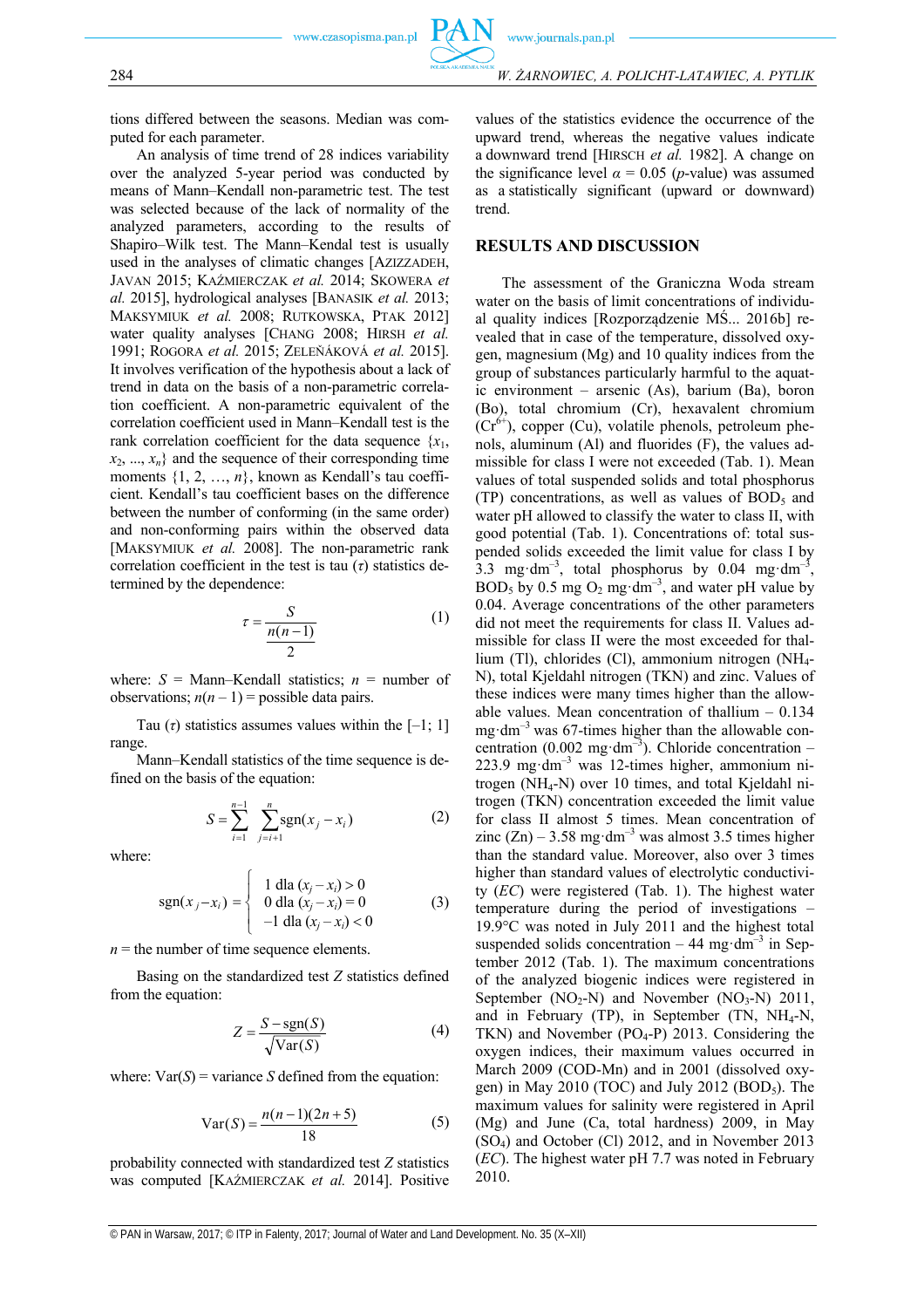|               | Indices                                                                                                              | Measurement                                     | Limit values<br>for $class1$   |                                              | Assessment results of the potential<br>and chemical status |                             |                          |  |
|---------------|----------------------------------------------------------------------------------------------------------------------|-------------------------------------------------|--------------------------------|----------------------------------------------|------------------------------------------------------------|-----------------------------|--------------------------|--|
| Group         |                                                                                                                      | unit                                            |                                |                                              | range of values                                            |                             |                          |  |
|               |                                                                                                                      |                                                 | $\mathbf I$                    | $\overline{\mathbf{u}}$                      |                                                            | minimum value maximum value | average                  |  |
|               | temperature                                                                                                          | $\rm ^{\circ}C$                                 | $\leq 22$                      | $\leq 24$                                    | 0.2                                                        | 19.9                        | 9.4                      |  |
| A             | total suspended solids                                                                                               | $mg \cdot dm^{-3}$                              | $\leq 9.0$                     | $\leq$ 15.7                                  | 2.5                                                        | 44.0                        | 12.3                     |  |
| B             | dissolved oxygen                                                                                                     | mg O <sub>2</sub> ·dm <sup>-3</sup>             | $\geq$ 5.6                     | $\geq$ 5.3                                   | 5.0                                                        | 13.6                        | 9.1                      |  |
|               | BOD <sub>5</sub>                                                                                                     | mg $O_2$ ·dm <sup>-3</sup>                      | $\leq 3.0$                     | $\leq 4.5$                                   | 0.5                                                        | 15.0                        | 3.5                      |  |
|               | COD-Mn                                                                                                               | mg $O_2$ ·dm <sup>-3</sup>                      | $\leq 7.3$                     | $\leq 9.3$                                   | 7.7                                                        | 15.0                        | 12.0                     |  |
|               | <b>TOC</b>                                                                                                           | $mg \text{ C} \cdot dm^{-3}$                    | $\leq 7.5$                     | $\leq 9.8$                                   | 9.2                                                        | 41.0                        | 16.9                     |  |
|               | electrolytic conductivity                                                                                            | $\mu$ S·cm <sup>-1</sup>                        | $\leq$ 380                     | $\leq 491$                                   | 160                                                        | 6600                        | 1463                     |  |
|               | sulphates                                                                                                            | $mg$ SO <sub>4</sub> ·dm <sup>-3</sup>          | $\leq$ 28.8                    | $\leq 82.5$                                  | 35.0                                                       | 750.0                       | 214.9                    |  |
| $\mathcal{C}$ | chlorides                                                                                                            | $mg$ Cl·dm <sup>-3</sup>                        | $\leq$ 14.4                    | $\leq 18.2$                                  | 13.0                                                       | 1100.0                      | 223.9                    |  |
|               | calcium                                                                                                              | mg $Ca·dm^{-3}$                                 | $\leq 76.5$                    | $\leq 78.6$                                  | 76.0                                                       | 320.0                       | 147.0                    |  |
|               | magnesium                                                                                                            | $mg Mg \cdot dm^{-3}$                           | $\leq 9.2$                     | $\leq 11.3$                                  | 7.4                                                        | 11.0                        | 8.9                      |  |
|               | total hardness                                                                                                       | mg $CaCO$ <sub>3</sub> $dm^{-3}$                | $\leq$ 225.0                   | $\leq$ 266.0                                 | 59.0                                                       | 769.0                       | 291.6                    |  |
| D             | water pH                                                                                                             |                                                 | $7.4 - 8.1$                    | $6.7 - 8.1$                                  | 6.3                                                        | 7.7                         | 7.0                      |  |
|               | ammonium nitrogen                                                                                                    | $mg$ N-NH <sub>4</sub> $\cdot$ dm <sup>-3</sup> | $\leq 0.19$                    | ${}_{0.635}$                                 | 0.66                                                       | 32.00                       | 6.39                     |  |
|               | total Kjeldahl nitrogen                                                                                              | $mg$ N·dm <sup>-3</sup>                         | $\leq 1.0$                     | $\leq 1.6$                                   | $1.0\,$                                                    | 46.0                        | 7.9                      |  |
|               | nitrate nitrogen                                                                                                     | $mg$ N-NO <sub>3</sub> $\cdot$ dm <sup>-3</sup> | $\leq 0.7$                     | $\leq$ 2.2                                   | 0.44                                                       | 18.00                       | 2.60                     |  |
| E             | nitrite nitrogen                                                                                                     | $mg$ N-NO <sub>2</sub> ·dm <sup>-3</sup>        | $\leq 0.01$                    | $\leq 0.03$                                  | 0.004                                                      | 0.52                        | 0.07                     |  |
|               | total nitrogen                                                                                                       | $mg$ N·dm <sup>-3</sup>                         | $\leq$ 2.2                     | $\leq$ 3.8                                   | 1.9                                                        | 49.0                        | 9.5                      |  |
|               | phosphate phosphorus (V)                                                                                             | $mgP-PO4·dm-3$                                  | $\leq 0.065$                   | $\leq 0.101$                                 | 0.025                                                      | 0.331                       | 0.173                    |  |
|               | total phosphorus                                                                                                     | $mg \overline{P \cdot dm^{-3}}$                 | $\leq 0.20$                    | $\leq 0.33$                                  | 0.03                                                       | 1.00                        | 0.24                     |  |
|               | arsenic                                                                                                              | mg As $dm^{-3}$                                 | $\leq 0.05$                    | $\leq 0.05$                                  | ${}_{0.01}$                                                | 0.04                        |                          |  |
|               | barium                                                                                                               | mg Ba·dm <sup>-3</sup>                          | $\leq 0.5$                     | $\leq 0.5$                                   | 0.06                                                       | 0.11                        | 0.08                     |  |
|               | boron                                                                                                                | $mg B \cdot dm^{-3}$                            | $\leq$ 2                       | $\leq$ 2                                     | 0.04                                                       | 0.37                        | 0.18                     |  |
|               | hexavalent chromium                                                                                                  | $mg Cr6+ dm-3$                                  | $\leq 0.02$                    | $\leq 0.02$                                  | 0.0025                                                     | ${}_{\leq 0.005}$           | $\overline{\phantom{0}}$ |  |
|               | total chromium                                                                                                       | $mg$ Cr·dm <sup>-3</sup>                        | $\leq 0.05$                    | $\leq 0.05$                                  | 0.005                                                      | ${}_{0.01}$                 | $\overline{\phantom{0}}$ |  |
| F             | zinc                                                                                                                 | $mg Zn \cdot dm^{-3}$                           | $\leq 1$                       | $\leq 1$                                     | 0.25                                                       | 31.00                       | 3.58                     |  |
|               | copper                                                                                                               | mg Cu·dm <sup>-3</sup>                          | $\leq 0.05$                    | $\leq 0.05$                                  | ${}_{0.005}$                                               | 0.009                       | $\overline{\phantom{0}}$ |  |
|               | volatile phenols                                                                                                     | $mg \cdot dm^{-3}$                              | $\leq 0.01$                    | $\leq 0.01$                                  | 0.0005                                                     | ${}_{0.001}$                | $\overline{\phantom{0}}$ |  |
|               | petroleum phenols                                                                                                    | $mg \cdot dm^{-3}$                              | $\leq 0.2$                     | $\leq 0.2$                                   | 0.025                                                      | ${}_{0.05}$                 | $\overline{\phantom{0}}$ |  |
|               | aluminum                                                                                                             | $mg$ Al $\cdot$ dm <sup>-3</sup>                | $\leq 0.4$                     | $\leq 0.4$                                   | 0.13                                                       | 1.60                        | 0.38                     |  |
|               | thallium                                                                                                             | $mg$ Tl·dm <sup>-3</sup>                        | $\leq 0.002$                   | $\leq 0.002$                                 | 0.010                                                      | 0.404                       | 0.134                    |  |
|               | fluorides                                                                                                            | $mg F \cdot dm^{-3}$                            | $\leq 1.5$                     | $\leq 1.5$                                   | 0.22                                                       | 2.90                        | 1.13                     |  |
| G             | cadmium and its compounds                                                                                            | $\mu g \cdot dm^{-3}$                           |                                | $\leq$ 0.25 <sup>2</sup> (1.5 <sup>3</sup> ) | 12.0                                                       | 1060.0                      | 94.82                    |  |
|               | lead and its compounds                                                                                               | $\mu g \cdot dm^{-3}$                           | $\leq$ 1.2 (14 <sup>3)</sup> ) |                                              | 5.6                                                        | 230.0                       | 74.3                     |  |
|               | close I movimum notantial<br>not fulfilled requirements for class II notential below good<br>close II good notential |                                                 |                                |                                              |                                                            |                             |                          |  |

|  | Table 1. Assessment results of the potential and chemical status of the Graniczna Woda stream water (abiotic type 18) |  |
|--|-----------------------------------------------------------------------------------------------------------------------|--|
|--|-----------------------------------------------------------------------------------------------------------------------|--|

– good chemical status – chemical status below good

– class I maximum potential – class II good potential – not fulfilled requirements for class II potential below good

<sup>1)</sup> Mean annual values. <sup>2)</sup> For water hardness class V:  $\geq$ 200 mg CaCO<sub>3</sub>·dm<sup>-3</sup>. <sup>3)</sup> Maximum allowable concentration. Explanations: Group of indices characterizing:  $A =$  physical status, including thermal conditions;  $B =$  oxygen (oxygenation) conditions and organic pollutants;  $C =$  salinity;  $D =$  acidity (acidity status);  $E =$  biogenic conditions (nutrients);  $F =$  substances particularly harmful to the aquatic environment (specific synthetic and non–synthetic pollutants): G = chemical status (priority substances and other pollutants). Source: own studies on the basis on Regulation of the Minister of Environment [Rozporządzenie MŚ... 2016b].

The maximum values of a majority of indices from the group of substances particularly harmful to the aquatic environment and all from the group of priority substances were registered in the months of the winter hydrological half-year: in November (As – 2012, Ba – 2010, B – 2011, Zn – 2010), in December  $(Cd - 2011, Pb - 2013)$ , in January 2009 (F) and in March 2013 (Tl). The maximum copper (Cu) concentrations  $0.009 \text{ mg} \cdot \text{dm}^{-3}$  (Tab. 1) were registered twice – in February and May 2012. During the period of research, the maximum concentrations of  $Cr^{6+}$ , Cr, volatile phenols and petroleum hydrocarbons were noted four times in the months of the winter period and four times in the months of the summer period. Aluminum (Al) occurred in the highest concentration  $(1.60 \text{ mg} \cdot \text{dm}^{-3})$  in May 2010 (Tab. 1). The stream water did not meet the requirements stated for water of good chemical status because of mean values and maximum concentrations of cadmium (Cd) and lead (Pb). Mean cadmium (Cd) concentrations exceeded the allowable values almost 400 times, whereas lead (Pb) over 60 times. The highest noted concentrations of the measured values of cadmium (Cd) and lead (Pb) exceeded, respectively over 700 and 16-times the admissible values stated for the surface waters (Tab. 1). BOJAKOWSKA and SOKOŁOWSKA [1998] obtained similar results.

Statistical analysis conducted using U Mann– Whitney test revealed, that the values of five parameters significantly differed between seasons (Tab. 2). Statistically significant differences between the summer and winter half-year were registered for: the temperature, dissolved oxygen, calcium (Ca), nitrate nitrogen (NO<sub>3</sub>-N) and nitrite nitrogen (NO<sub>2</sub>-N). Statistically significantly higher concentration of dissolved oxygen was noted in the winter half-year, whereas Ca,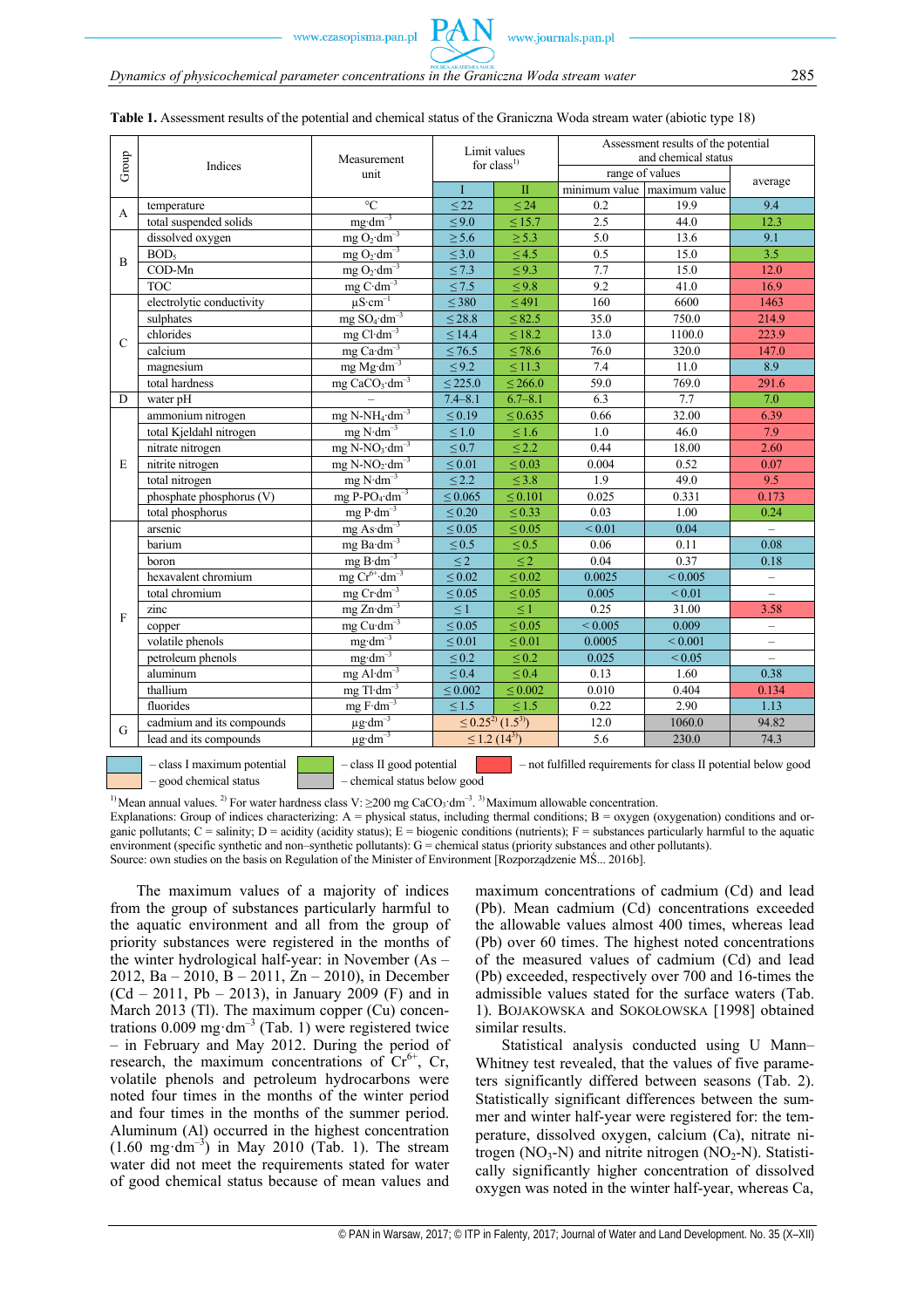| concentrations in the Graniczna Woda stream water in winter and summer seasons |                   |        |        |                                |                            |  |  |  |  |
|--------------------------------------------------------------------------------|-------------------|--------|--------|--------------------------------|----------------------------|--|--|--|--|
| <b>Indices</b>                                                                 | Measurement unit  |        | Median | The values of statistics $(Z)$ | Probability test $(p)^{1}$ |  |  |  |  |
|                                                                                |                   | winter | summer |                                |                            |  |  |  |  |
| Temperature                                                                    | $\sim$            | 2.7    | 15.2   | $-6.17$                        | < 0.001                    |  |  |  |  |
| Total suspended solids                                                         | $me\cdot dm^{-1}$ | 9.8    | 9.9    | $-0.53$                        | 0.597                      |  |  |  |  |
| _ _ _ _                                                                        | .                 |        |        | .                              | .                          |  |  |  |  |

**Table 2.** Results of U Mann–Whitney significance test of differences between the values of selected physicochemical parameters

| Tutal suspended somes     | mg um                                               | $\lambda \cdot$ | ,,,   | —∪.     | 0.321   |
|---------------------------|-----------------------------------------------------|-----------------|-------|---------|---------|
| Dissolved oxygen          | $mgO_2 \cdot dm^{-3}$                               | 10.7            | 7.3   | 6.06    | < 0.001 |
| BOD <sub>5</sub>          | $mg O_2 \cdot dm^{-3}$                              | 2.2             | 2.6   | $-1.33$ | 0.183   |
| COD-Mn                    | mg $O_2 \cdot dm^{-3}$                              | 11.5            | 13.0  | $-0.81$ | 0.420   |
| <b>TOC</b>                | $mg \text{ C} \cdot dm^{-3}$                        | 15.0            | 17.0  | $-1.52$ | 0.128   |
| Electrolytic conductivity | $\mu$ S·cm <sup>-1</sup>                            | 935             | 1050  | $-1.44$ | 0.149   |
| Sulphates                 | mg $SO_4 \cdot dm^{-3}$                             | 165.0           | 180.0 | $-1.67$ | 0.094   |
| Chlorides                 | mg $Cl \cdot dm^{-3}$                               | 145.0           | 175.0 | $-1.32$ | 0.186   |
| Calcium                   | mg Ca $\overline{dm}^{-3}$                          | 100.5           | 160.0 | $-2.09$ | 0.037   |
| Magnesium                 | mg $Mg \cdot dm^{-3}$                               | 9.3             | 8.8   | 0.32    | 0.747   |
| <b>Total hardness</b>     | $mg$ CaCO <sub>3</sub> · $dm^{-3}$                  | 255.0           | 284.0 | $-1.48$ | 0.140   |
| Water pH                  |                                                     | 7.1             | 7.0   | 1.24    | 0.214   |
| Ammonium nitrogen         | $mg$ N-NH <sub>4</sub> $\cdot$ $\overline{dm^{-3}}$ | 5.30            | 6.70  | $-0.88$ | 0.380   |
| Total Kjeldahl nitrogen   | $mg N·dm-3$                                         | 6.1             | 7.6   | 0.06    | 0.954   |
| Nitrate nitrogen          | $mg$ N-NO <sub>3</sub> $dm^{-3}$                    | 0.70            | 1.90  | $-4.18$ | < 0.001 |
| Nitrite nitrogen          | $mg$ N-NO <sub>2</sub> ·dm <sup>-3</sup>            | 0.02            | 0.09  | $-4.16$ | < 0.001 |
| Total nitrogen            | $mg N \cdot dm^{-3}$                                | 6.8             | 9.55  | $-1.01$ | 0.312   |
| Total phosphorus          | $mg P \cdot dm^{-3}$                                | 0.21            | 0.19  | 0.98    | 0.329   |
| Phosphate phosphorus (V)  | mg P-PO <sub>4</sub> $\overline{dm}^{-3}$           | 0.200           | 0.150 | 1.08    | 0.282   |
| Barium                    | $mg$ Ba $\cdot$ dm <sup>-3</sup>                    | 0.08            | 0.08  | 1.16    | 0.246   |
| Boron                     | mg $B \cdot dm^{-3}$                                | 0.13            | 0.18  | $-0.21$ | 0.833   |
| Zinc                      | $mg Zn \cdot dm^{-3}$                               | 1.30            | 1.00  | 0.78    | 0.434   |
| Aluminum                  | $mg$ Al·dm <sup>-3</sup>                            | 0.29            | 0.25  | 0.68    | 0.494   |
| Thallium                  | $mg$ Tl·dm <sup>-3</sup>                            | 0.240           | 0.063 | 1.47    | 0.142   |
| Fluorides                 | mg $\mbox{F}\cdot\mbox{dm}^{-3}$                    | 0.78            | 1.30  | $-1.45$ | 0.146   |
| Cadmium and its compounds | $\mu g \cdot dm^{-3}$                               | 0.048           | 0.045 | 0.36    | 0.721   |
| Lead and its compounds    | $\mu$ g·dm <sup>-3</sup>                            | 0.049           | 0.049 | $-0.08$ | 0.936   |

<sup>1)</sup> Statistical values indicating statistically important differences on the level  $\alpha$  = 0.05. Source: own study.

 $NO<sub>3</sub>-N$ ,  $NO<sub>2</sub>-N$  and the temperature values in the summer period. Also higher, but statistically not proven values were registered for the other oxygen indices, a majority of biogenic and salinity values and total suspended solids. KOWALIK *et. al.* [2012] obtained similar results. In the winter half-year higher values, but statistically not proven were noted for magnesium (Mg), water pH, total phosphorus (TP) and phosphate phosphorus (V)  $(PO_4-P)$ . Median values of most quality indices from the group of substances particularly harmful to the aquatic environment and from the group of priority substances were higher in the winter half-year. Only boron (B) and fluorides (F) assumed higher values in the summer season, whereas in both half-years median value for barium (Ba) and lead (Pb) was the same, respectively  $0.08 \text{ mg} \cdot \text{dm}^{-3}$  and  $0.049$  $\mu$ g·dm<sup>-3</sup> (Tab. 2).

The discussed sequence of values of the analyzed parameters for the years 2009–2013 revealed an upward trend in the stream water for all indices characterizing physical status and biogenic conditions, but also for a majority of the analyzed indices from the group of substances particularly harmful to the aquatic environment and salinity. MIATKOWSKI and SMARZYŃSKA [2014] obtained similar results. Considering the other parameters, the negative results of Mann–Kendall statistics pointed to the occurrence of downward tendencies (Tab. 3).

Statistically significant upward trends were noted for six parameters – total suspended solids, electrolytic conductivity (*EC*), sulphates (SO4), chlorides (Cl), nitrite nitrogen  $(NO<sub>2</sub>-N)$  and zinc  $(Zn)$ . Statistically significant downward trends were observed only for total hardness. Values of zinc (Zn), lead (Pb) and nitrite nitrogen  $(NO<sub>2</sub>-N)$  concentrations over the period of research revealed definitely the highest random variability. Coefficients of variance were as follows: 205, 164 and 149% (Tab. 3). The lowest coefficient of variance characterized: water pH, magnesium (Mg), barium (Ba) and COD-Mn.

#### **CONCLUSIONS**

Quality of the water outflow from a river catchment area to a great extent depends on the dominant land use type [MIATKOWSKI, SMARZYŃSKA 2014]. In forest catchments, at a lack of anthropogenic transformations, pollutant loads carried by watercourses are conditioned mainly by the effect of physiographic and natural factors [KANOWNIK *et al.* 2013; KOWALIK *et al.* 2012]. Although forests and areas covered by bushes constitute a considerable part of the total area of the Graniczna Woda catchment, the obtained results evidence a high anthropogenic pressure on the stream wa ter. It was found, that both the potential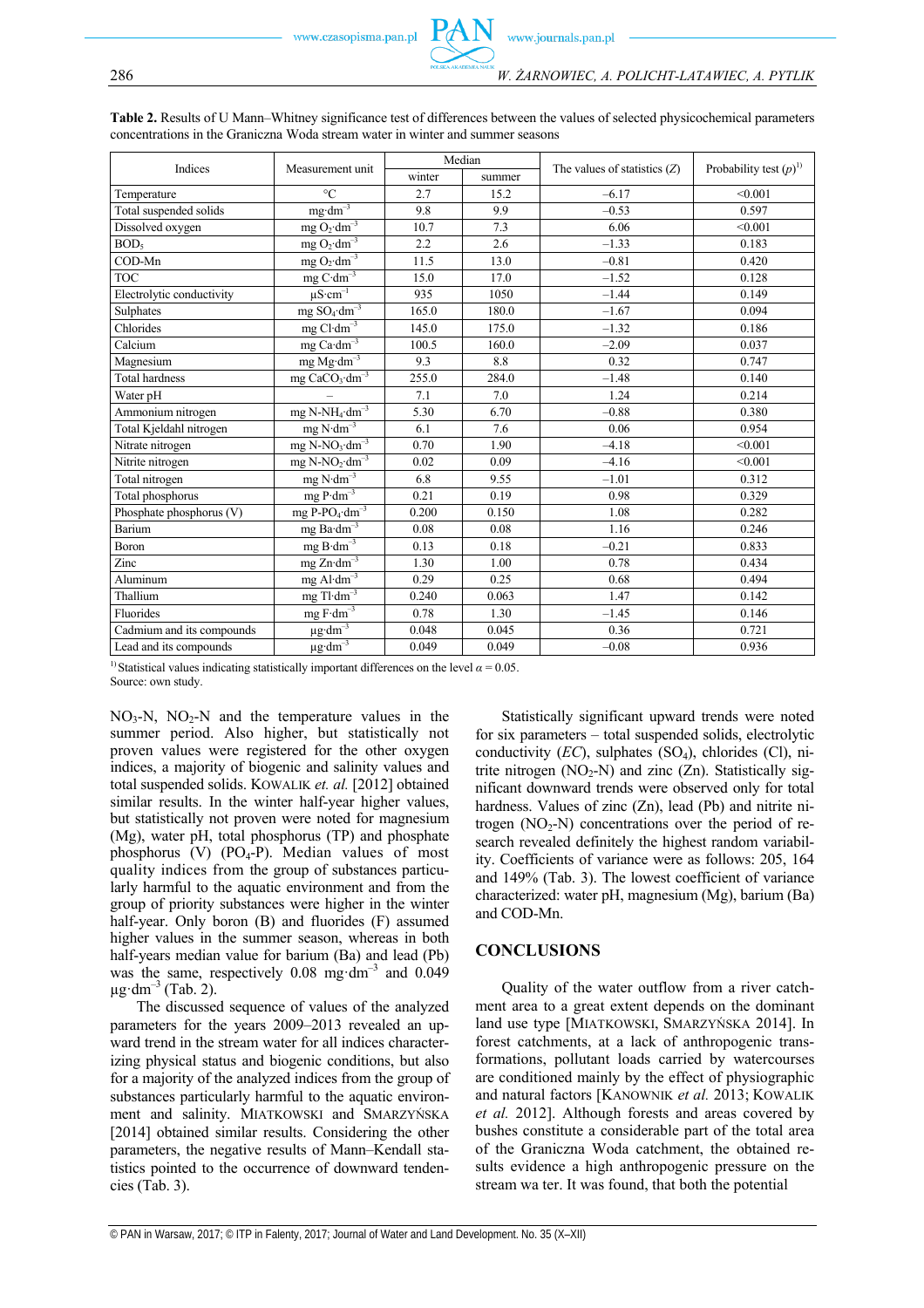**Table 3.** Variability measures and rank assessment (Kendall's tau statistics) of the trend of selected physicochemical parameters changes in the Graniczna Woda stream water in 2009–2013

| Indices                   | Measurement<br>unit                           | Standard<br>deviation<br>$mg \cdot dm^{-3}$ | Variation<br>coefficient<br>$\frac{0}{0}$ | Rank statistics<br>of the trend<br>(Kendall tau) | Test statistic<br>(Z) | Probability<br>test $(p)$ <sup>1)</sup> | Trend<br>of changes |
|---------------------------|-----------------------------------------------|---------------------------------------------|-------------------------------------------|--------------------------------------------------|-----------------------|-----------------------------------------|---------------------|
| Temperature               | $\rm ^{\circ}C$                               | 6.5                                         | 69                                        | 0.080                                            | 0.87                  | 0.383                                   | $\mathbf{0}$        |
| Total suspended solids    | $mg \cdot dm^{-3}$                            | 9.7                                         | 78                                        | 0.286                                            | 2.86                  | 0.004                                   | $\uparrow$          |
| Dissolved oxygen          | $mgO_2 \cdot dm^{-3}$                         | 2.2                                         | 24                                        | $-0.137$                                         | $-1.49$               | 0.136                                   | $\overline{0}$      |
| BOD <sub>5</sub>          | $mg O_2 \cdot dm^{-3}$                        | 3.4                                         | 98                                        | 0.145                                            | 1.57                  | 0.116                                   | $\mathbf{0}$        |
| COD-Mn                    | $mg O_2 \cdot d\overline{m}^{-3}$             | 2.1                                         | 17                                        | $-0.344$                                         | $-1.56$               | 0.120                                   | $\mathbf{0}$        |
| <b>TOC</b>                | $mg C \cdot dm^{-3}$                          | 6.1                                         | 36                                        | $-0.005$                                         | $-0.06$               | 0.954                                   | $\mathbf{0}$        |
| Electrolytic conductivity | $\mu$ S·cm <sup>-1</sup>                      | 1211                                        | 83                                        | 0.350                                            | 3.81                  | ${}_{0.001}$                            | $\uparrow$          |
| Sulphates                 | mg ${\rm SO}_4\,\overline{\rm dm^{-3}}$       | 137.8                                       | 64                                        | 0.329                                            | 3.29                  | ${}_{0.001}$                            |                     |
| Chlorides                 | $mg$ Cl·dm <sup>-3</sup>                      | 191.9                                       | 86                                        | 0.221                                            | 2.22                  | 0.026                                   | $\uparrow$          |
| Calcium                   | $mg$ Ca $\overline{dm^{-3}}$                  | 81.3                                        | 55                                        | 0.076                                            | 0.35                  | 0.730                                   | $\overline{0}$      |
| Magnesium                 | $mgMg\cdot dm^{-3}$                           | 1.1                                         | 12                                        | $-0.202$                                         | $-0.91$               | 0.361                                   | $\mathbf{0}$        |
| <b>Total hardness</b>     | mg $CaCO_3 \cdot \overline{dm^{-3}}$          | 149.2                                       | 51                                        | $-0.233$                                         | $-2.53$               | 0.011                                   |                     |
| Water pH                  |                                               | 0.3                                         | $\overline{4}$                            | $-0.157$                                         | $-1.71$               | 0.087                                   | $\theta$            |
| Ammonium nitrogen         | mg N-NH <sub>4</sub> $\cdot$ dm <sup>-3</sup> | 4.56                                        | 71                                        | 0.061                                            | 0.67                  | 0.504                                   | $\theta$            |
| Total Kjeldahl nitrogen   | mg $N \cdot dm^{-3}$                          | 6.3                                         | 80                                        | 0.045                                            | 0.49                  | 0.623                                   | $\overline{0}$      |
| Nitrate nitrogen          | $mg$ N-NO <sub>3</sub> $dm^{-3}$              | 3.67                                        | 141                                       | 0.032                                            | 0.35                  | 0.728                                   | $\overline{0}$      |
| Nitrite nitrogen          | mg $N-NO_2 \cdot \overline{dm^{-3}}$          | 0.10                                        | 149                                       | 0.233                                            | 2.34                  | 0.019                                   | $\uparrow$          |
| Total nitrogen            | $mg \text{N}\cdot \text{dm}^{-3}$             | 6.9                                         | 73                                        | 0.046                                            | 0.50                  | 0.620                                   | $\theta$            |
| Total phosphorus          | $mg P·dm^{-3}$                                | 0.16                                        | 69                                        | 0.070                                            | 0.77                  | 0.444                                   | $\theta$            |
| Phosphate phosphorus (V)  | mg P-PO <sub>4</sub> $dm^{-3}$                | 0.086                                       | 50                                        | $-0.138$                                         | $-1.10$               | 0.267                                   | $\mathbf{0}$        |
| Barium                    | $mg$ Ba $dm^{-3}$                             | 0.01                                        | 16                                        | $-0.076$                                         | $-0.41$               | 0.681                                   | $\mathbf{0}$        |
| Boron                     | mg $B \cdot dm^{-3}$                          | 0.09                                        | 52                                        | 0.239                                            | 1.29                  | 0.196                                   | $\mathbf{0}$        |
| Zinc                      | $mg Zn \cdot dm^{-3}$                         | 7.34                                        | 205                                       | 0.396                                            | 2.71                  | 0.006                                   | $\uparrow$          |
| Aluminum                  | mg Al· $\overline{dm^{-3}}$                   | 0.36                                        | 95                                        | 0.136                                            | 0.73                  | 0.464                                   | $\overline{0}$      |
| Thallium                  | mg $Tl$ ·dm <sup>-3</sup>                     | 0.123                                       | 92                                        | 0.111                                            | 0.60                  | 0.550                                   | $\mathbf{0}$        |
| Fluorides                 | mg $\mathrm{F\cdot dm^{-3}}$                  | 0.70                                        | 62                                        | 0.063                                            | 0.28                  | 0.777                                   | $\Omega$            |
| Cadmium and its compounds | $\mu$ g·dm <sup>-3</sup>                      | 155.58                                      | 164                                       | $-0.037$                                         | $-0.41$               | 0.685                                   | $\Omega$            |
| Lead and its compounds    | $\mu g \cdot dm^{-3}$                         | 70.8                                        | 95                                        | $-0.062$                                         | $-0.28$               | 0.781                                   | $\theta$            |

<sup>1)</sup> The trend significant at  $p < 0.05$ .

Explanations:  $\downarrow$  – downward trend;  $\uparrow$  – upwards trend; 0 = lack of statistically significant trend.

Source: own study.

and chemical status of the stream water were below good. Exceeded limit values for quality class II noted for oxygen and organic indices (COD-Mn, TOC), salinity  $(EC, SO<sub>4</sub>, Cl, Ca)$  and total hardness), biogenic indices (except TP) and substances particularly harmful to the aquatic environment (Zn and Tl), as well as exceeded heavy metal concentrations, may evidence a constant inflow of pollutants from municipal and industrial sewage to the Graniczna Woda stream. Statistically significant upward trends were registered over the period of investigations for the values for electrolytic conductivity (*EC*) and total suspended solids concentrations, chlorides (CL), sulphates  $(SO<sub>4</sub>)$ , nitrite nitrogen  $(NO<sub>2</sub>-N)$  and zinc in the stream water. Statistically significant downward trend was observed for only one parameter – total hardness. Analysis of seasonality revealed, that statistically significantly higher concentrations of nitrite nitrogen  $(NO<sub>2</sub>-N)$ , nitrate nitrogen  $(NO<sub>3</sub>-$ N), calcium (Ca) and water temperature occurred in the summer rather than winter half-year. Water out flowing with the Graniczna Woda stream may affect water quality in the whole catchment of the Stoła and Mała Panew rivers, therefore further research on the stream water in view of its quality should be continued.

#### **Acknowledgement**



Dofinansowano ze środków Wojewódzkiego Funduszu Ochrony Środowiska i Gospodarki Wodnej w Lublinie Cofinanced by Voivodeship Fund for Environmental Protection and Water Management in Lublin

#### **REFERENCES**

- ALEXANDROWICZ S.W. 1999. Budowa geologiczna. W: Geografia Polski – Środowisko przyrodnicze [Geological structure. In: Geography of Poland – Environment]. Ed. L. Starkel. Warszawa. Wydaw. PWN p. 221– 243.
- AZIZZADEH M., JAVAN K. 2015. Analyzing trends in reference evapotranspiration in northwest part of Iran. Journal of Ecological Engineering. Vol. 16(2) p. 1–12.
- BANASIK K., HEJDUK L., HEJDUK A., KAZNOWSKA E., BA-NASIK J., BYCZKOWSKI A. 2013. Long-term variability of runoff from a small catchment in the region of the Kozienice Forest. Sylwan. R. 157(8) p. 578–586.
- BOGDAŁ A., KOWALIK T., KANOWNIK W., OSTROWSKI K., WIŚNIOS M. 2012. Ocena stanu fizykochemicznego wód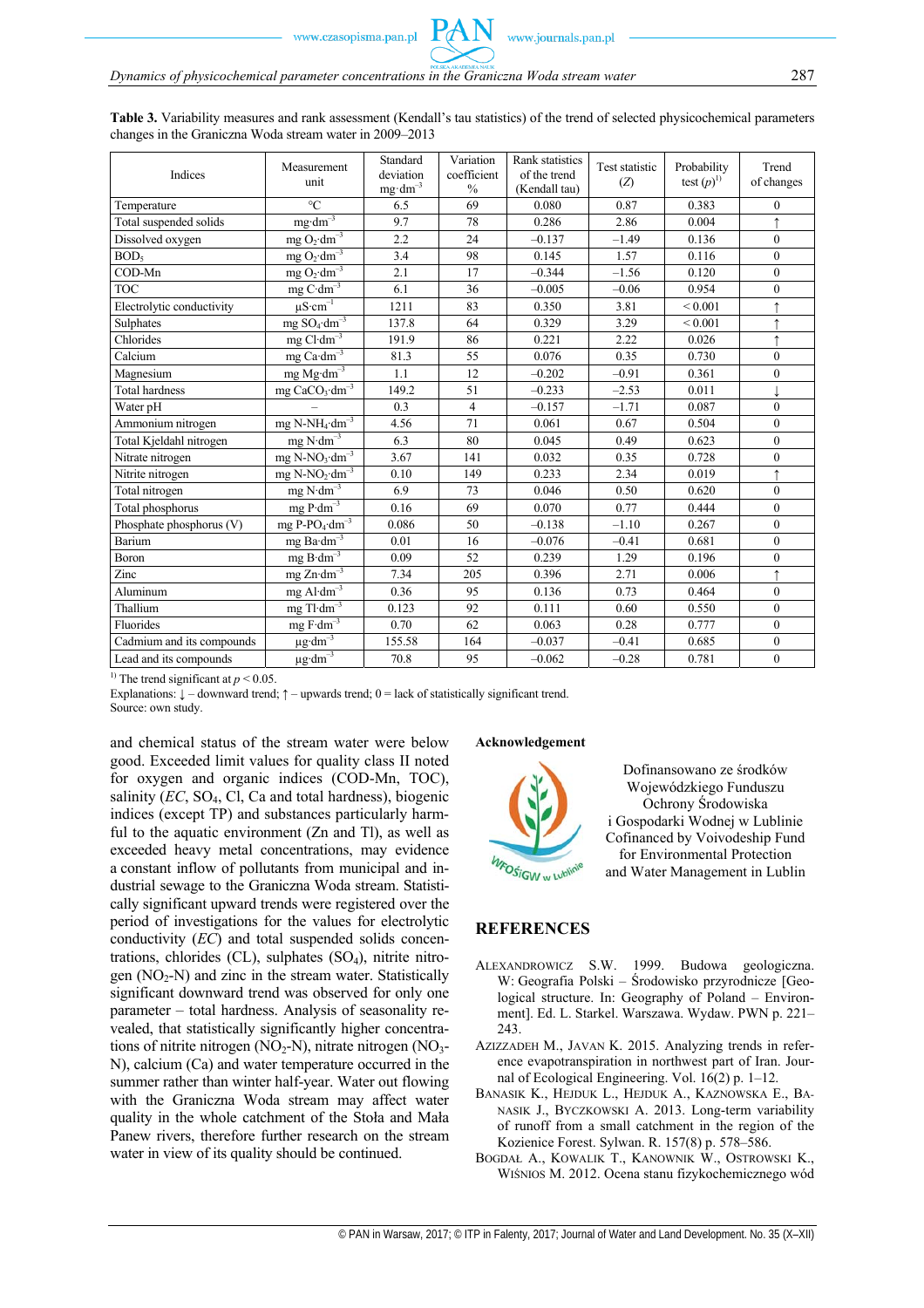opadowych i odpływających ze zlewni potoku Wolninka [Assessment of physicochemical state of rainwater and waters outflowing from the Wolninka stream catchment]. Gaz, Woda i Technika Sanitarna. Nr 8 p. 362– 365.

- BOJAKOWSKa I., SOKOŁOWSKA G. 1998. Wpływ górnictwa i hutnictwa rud metali na zanieczyszczenie pierwiastkami śladowymi aluwiów Odry [Influence of ore mining and metallurgy for pollution of the Odra River alluvial deposits with trace elements]. Przegląd Geologiczny. T. 46(7) p. 603–608.
- CABALA J., ZOGALA B., DUBIEL R. 2008. Geochemical and Geophysical Study of Historical Zn-Pb Ore Processing Waste Dump Areas (Southern Poland). Polish Journal of Environment Studies. Vol. 17(5) p. 693–700.
- CHANG H. 2008. Spatial analysis of water quality trends in the Han River basin, South Korea. Water Research. Vol. 42 p. 3285–3304.
- CLC 2012. CORINE Land Cover projekt realizowany w ramach programu Copernicus (GMES) GIO Land Monitoring 2011–2013 przez Instytut Geodezji i Kartografii [CORINE Land Cover – project implemented under the program Copernicus (GMES) GIO Land Monitoring 2011–2013 by the Institute of Geodesy and Cartography] [online]. Access 5.05.2017. Available at: http://clc.gios.gov.pl/
- GAŁCZYŃSKA M., GAMRAT R., PACEWICZ K. 2011. Influence of different uses of the environment on chemical and physical features of small water ponds. Polish Journal of Environment Studies. Vol. 20(4) p. 885–894.
- GOZZARD E., MAYES W.M., POTTER H.A.B., JARVIS A.P. 2011. Seasonal and spatial variation of diffuse (nonpoint) source zinc pollution in a historically metal mined river catchment, UK. Environmental Pollution. Vol. 159 p. 3113–3122.
- HIRSCH R.M., ALEXANDER R.B., SMITH R.A. 1991. Selection of methods for the detection and estimation of trends in water quality. Water Resources Research. Vol. 27(5) p. 803–813.
- HIRSCH R.M., SLACK J.R., SMITH R.A. 1982. Techniques of trend analysis for monthly water quality data. Water Resources Research. Vol. 18(1) p. 107–121.
- JAWECKI B., PAWĘSKA K., SOBOTA M. 2017. Operating household wastewater treatment plants in the light of binding quality standards for wastewater discharged to water bodies or to soil. Journal of Water and Land Development. No. 32 p. 31–39. DOI 10.1515/jwld-2017- 0004.
- KANOWNIK W., KOWALIK T., BOGDAŁ A., OSTROWSKI K. 2013. Quality categories of stream water included in a Small Retention Program. Polish Journal of Environment Studies. Vol. 22(1) p. 159–165.
- KAŹMIERCZAK B., KOTOWSKI A., WDOWIKOWSKI M. 2014. Trend analysis of annual and seasonal precipitation amounts in the Upper Odra catchment. Rocznik Ochrona Środowiska (Annual Set The Environment Protection). Vol. 36. No. 3 p. 49–54.
- KONDRACKI J. 2013. Geografia regionalna Polski [Regional geography of Poland]. Warszawa. Wydaw. Nauk. PWN. ISBN 9788301160227 pp. 444.
- KORNAŚ M., GRZEŚKOWIAK A. 2011. Wpływ użytkowania zlewni na kształtowanie jakości wody w zbiornikach wodnych zlewni rzeki Drawa [The impact of land use on water quality in water reservoirs of the Drawa River catchment]. Woda-Środowisko-Obszary Wiejskie. T. 11. Z. 1(33) p. 125–137.
- KOSIŃSKA K., MIŚKIEWICZ T. 2012. Precipitation of heavy metals from industrial wastewaters by Desulfovibrio Desulfuricans. Environmental Engineering Protection. Vol. 38(2) p. 52–60.
- KOWALIK T., BOGDAŁ A., KANOWNIK W., BOREK Ł. 2012. Sezonowość zmian wartości wybranych właściwości fizykochemicznych wody odpływającej z małej zlewni rolniczej [Seasonality of changes of selected physicochemical properties of water outflowing from small farm and woodland catchment]. Gaz, Woda i Technika Sanitarna. Nr 8 p. 354–357.
- KOWALIK T., KANOWNIK W., BOGDAŁ A., POLICHT-LATA-WIEC A. 2014. Wpływ zmian użytkowania zlewni wyżynnej na kształtowanie jakości wody powierzchniowej [Effect of change of small upland catchment use on surface water quality course]. Rocznik Ochrona Środowiska (Annual Set The Environment Protection). Vol. 16. No. 1 p. 223–238.
- KZGW 2014. Aktualizacja wykazu JCWP i SCWP dla potrzeb kolejnej aktualizacji planów w latach 2015–2021 wraz z weryfikacją typów wód części wód. Etap I: Weryfikacja typologii wód oraz granic jednolitych części wód powierzchniowych. Metodyka [Updated list of UPSW and CPSW for the needs of subsequent updating of plans in the years 2015–2021 with verification of the types of water parts. Stage 1: Verification of water typology and borders of uniform part of surface waters. Methodology]. Gliwice–Warszawa pp. 256.
- LAMPART-KAŁUŻNIACKA M., WOJCIESZONEK A., PIKUŁA K. 2012. Ocena stanu ekologicznego wód rzeki Regi na odcinku w obszarze miasta Gryfice [Ecological condition of water in Rega river in the area of Gryfice, Poland]. Rocznik Ochrona Środowiska (Annual Set The Environment Protection). Vol. 14 p. 437–446.
- MAKSYMIUK A., FURMANCZYK K., IGNAR S., KRUPA J., OKRUSZKO T. 2008. Analysis of climatic and hydrologic parameters variability in the Biebrza River basin. Przegląd Naukowy Inżynieria i Kształtowanie Środowiska. Z. 3(41) p. 59–68.
- MIATKOWSKI Z., SMARZYŃSKA K. 2014. Dynamika zmian stężenia związków azotu w wodach górnej Zgłowiączki w latach 1990–2011 [The dynamics of nitrogen concentrations in the upper Zgłowiączka River in the years 1990–2011]. Woda-Środowisko-Obszary Wiejskie. T. 14. Z. 3(47) p. 99–111.
- MOSIEJ J., KOMOROWSKI H., KARCZMARCZYK A., SUSKA A. 2007. Wpływ zanieczyszczeń odprowadzanych z aglomeracji łódzkiej na jakość wody w rzekach Ner i Warta [Effect of pollutants discharged from Łódź conurbation on quality of water in Ner and Warta rivers]. Acta Scientiarum Polonorum, Formatio Circumiectus. T. 6(2) p. 19–30.
- NOWIŃSKA K., ADAMCZYK Z. 2013. Mobilność pierwiastków towarzyszących odpadom hutnictwa cynku i ołowiu w środowisku [The mobility of accompanying elements to wastes from metallurgy of the zinc and the leadon in the environment]. Górnictwo i Geologia. T. 8. Z. 1 p. 77–87.
- PARUSEL J.B. (ed.) 2003. Opracowanie ekofizjograficzne do planu zagospodarowania przestrzennego województwa śląskiego [Ecophysiographic study for the spatial management plant of the Silesia Province]. Katowice. Centrum Dziedzictwa Przyrody Górnego Śląska pp. 82.
- POLICHT-LATAWIEC A., KANOWNIK W., ŁUKASIK D. 2013. Wpływ zanieczyszczeń punktowych na jakość wody rzeki San [Effect of point source pollution on the San